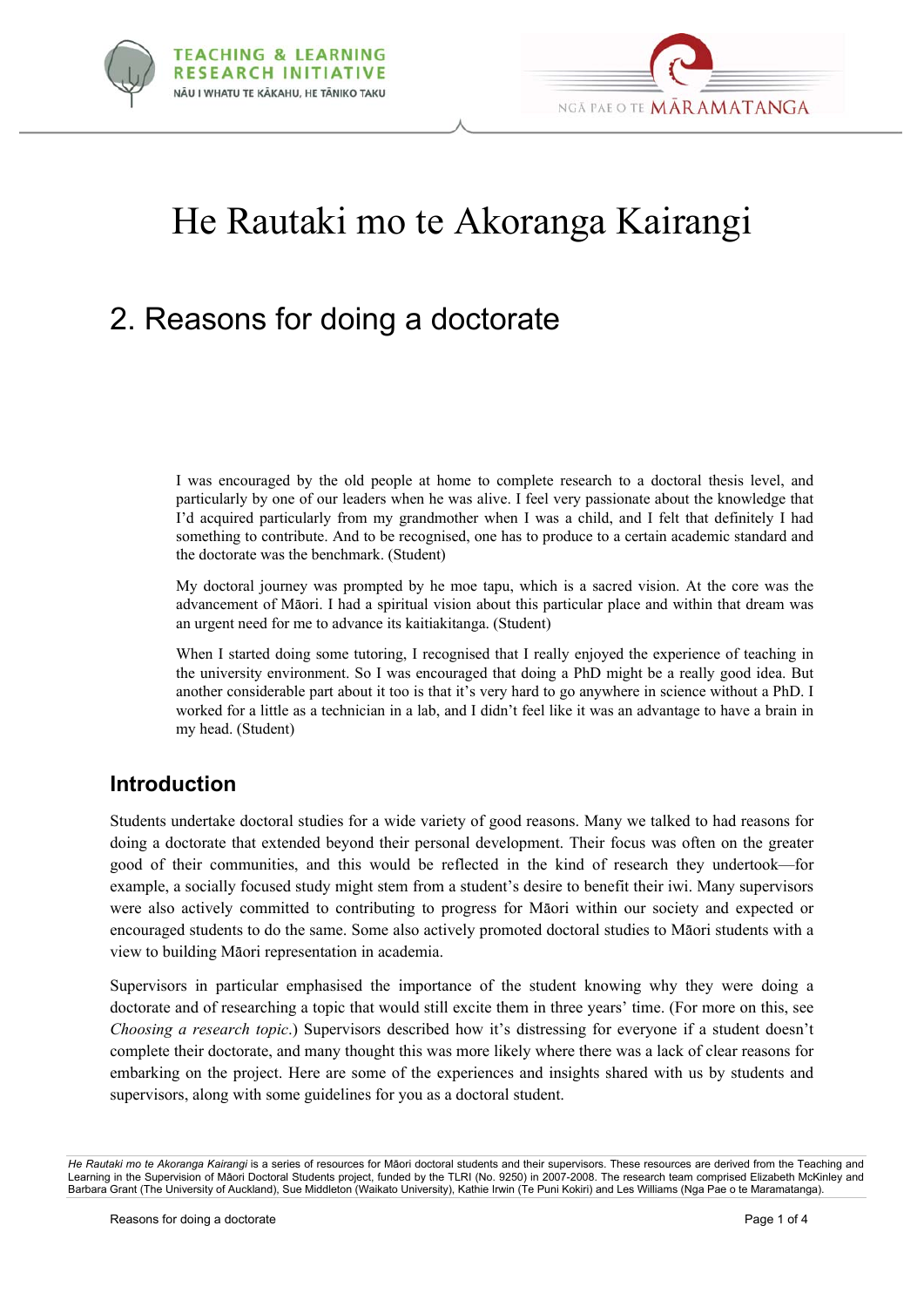#### **Progressing their career**

I had decided by then that academia was the place for me. I'd found my niche as it were. It took me all these years in education to finally find a place that I felt was like home to me. And so my thoughts were that if you choose these places to make a commitment, then a PhD's mandatory. (Student)

The main reason why I wanted to get into a PhD was primarily for financial gain and also to further my career in the agency that's currently sponsoring me. In order to get ahead there, you pretty much have to have a doctorate, because the way the system's set up is for scientists to lead research programmes. And, to be a scientist, you must have a doctorate. (Student)

Many students talked about needing to have a doctorate to further their careers both inside the academy and out. Some students simply loved academia and this fuelled their passion for doctoral research; others recognised that to be taken seriously in their field they must have a PhD. They spoke about not being able to run research projects or get certain positions otherwise. Other students were expected to complete a PhD as a condition of their employment. One Mäori supervisor frankly put it to his employees: "Are you going to do [a PhD] or not? If not, your contract will be terminated."

Although some of these reasons were created by external circumstances, they also became a personal motivation for the student and often meant extra support in terms of funding and/or employment from their institution.

#### **Being interested in the topic**

I thought it would challenge me, but also that it would give me a chance to sort of voice some things which are of huge interest to me. (Student)

I was just aware what sort of interesting, exciting things were going on. It was really fascinating to me in a sort of intellectual sense seeing what people were doing and I was really conscious that the only people writing about the process were lawyers advising them and of course they have a particular role and a particular viewpoint. It was a whole lot of wider questions that kept on coming to mind and I was interested in documenting some of that stuff more formally and having an opportunity to think about it, because of course in the day-to-day work you don't have time to do that reflective process. (Student)

Our students are usually driven by a passion to do it and so not finishing is usually not an option and we find ways to get through. So they're very committed, they haven't just wandered into it. (Mäori supervisor)

Most of the doctoral students were very passionate about their thesis topics. The topics had come from a personal interest or a desire to contribute to their hapu or iwi, so undertaking research was itself intrinsically rewarding. Some students' research arose out of prior postgraduate study or employment; for example, a student whose topic and employment were both related to Mäori broadcasting. Others built on prior experience; for example, the student who followed a doctoral study path that reflected her desire to advocate for Mäori with specific health issues. She was able to produce work that both conveyed her personal struggles and facilitated change in the community. Being motivated to research areas close to their hearts meant that students were more likely to enjoy their doctoral studies, while supervisors pointed out that a student's interest in their topic was often a crucial component in completing.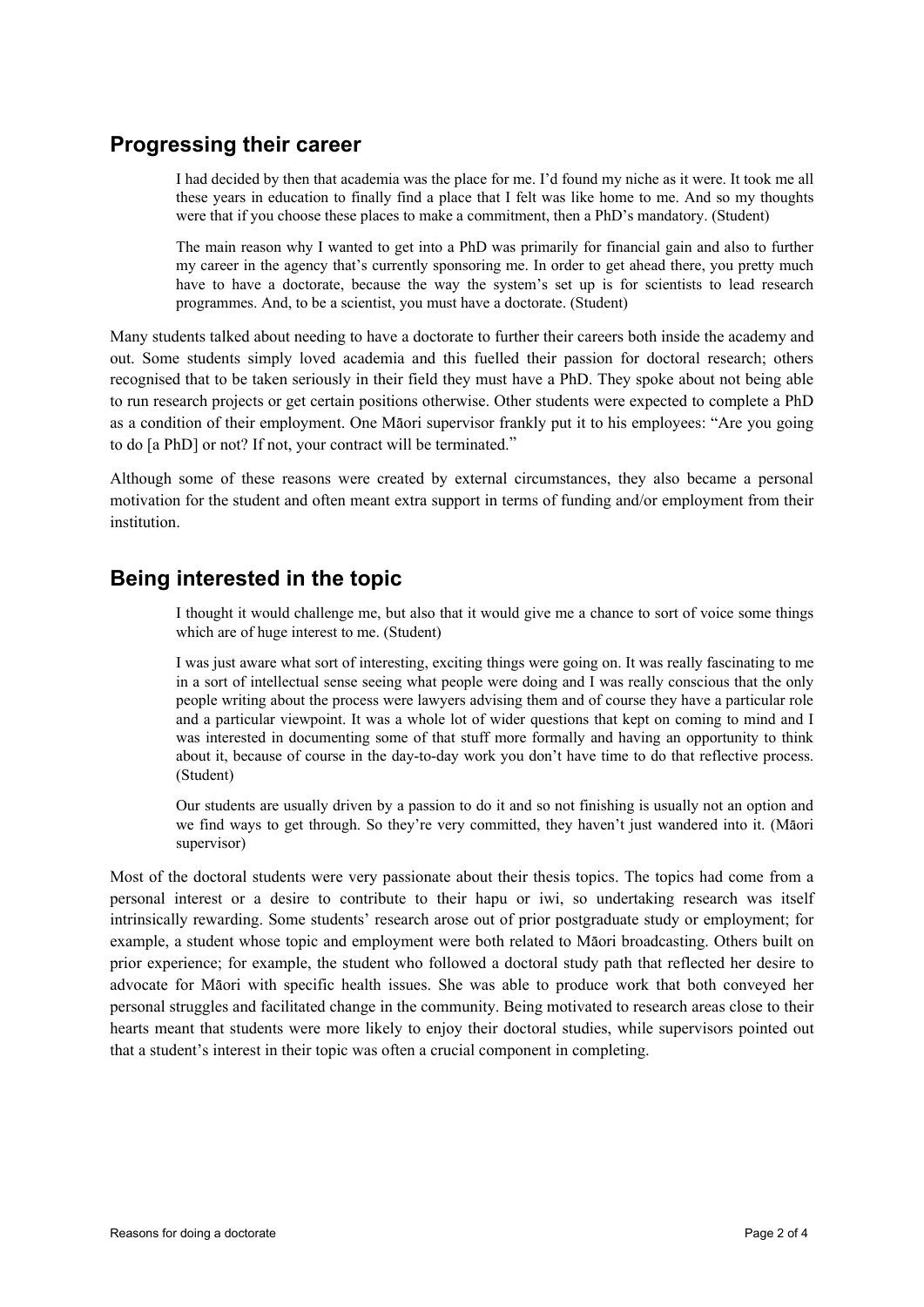#### **Undertaking a doctorate based on whänau or iwi motivation**

I completed that project and the Rangatira Hauora or Chief of Health for that tribe said, 'By the way I need you back here next week because you have to do at least a master's on this, preferably a PhD please.' (Student)

It used to be that the PhD was an entrée into becoming an academic worker. For Mäori the PhD isn't always that, it is often about a whole lot of other things. And nothing to do with getting a lectureship at the other end of it. For so many of them, they are the first ones in their whänau, and it's because they want to show their own children or their whänau or their hapu or their iwi that it can be done. And, if one person goes through, then it creates a pathway that other people can go through. And so it's not about getting the job at the other end of it, it's actually about creating openings. (Mäori supervisor)

It was common for our participants to have some form of hapu, iwi or tupuna-based motivation for doing a doctorate. A few students had been told explicitly to do a doctorate by their kaumätua for a particular purpose relevant to their iwi. One student's primary reason for doing a doctorate was a moe tapu from her tupuna in which she was prompted to use her PhD for the advancement of Mäori. Another wanted to validate knowledge that had been handed down to her by her grandmother. While many other students may not have received explicit instructions, the concept of role modelling education to their whänau was a strong motive for doing a doctorate. Some spoke about their doctorate becoming a duty at the hapu/iwi level, even in the absence of an explicit mandate. Students with these kinds of motivations often faced the paradox of increased iwi support, but also increased external pressure. So, while this form of motivation was very powerful, iwi pressures and responsibilities could also slow down a student's progress.

#### **Viewing the doctorate as a natural progression from master's research**

Why did I enrol in a doctorate? At the time I didn't think there was much difference between master's and a doctorate. And I had the choice. So I thought, 'Hmmm, an extra year, that's alright.' Turned out to be a lot more extra years. So it was kinda by mistake more than by bigger picture thinking. Uninformed choice as it was at that time, it turned out to be a good decision. (Student)

From my particular situation, and being the person I am, I saw the completion of a master's as a natural progression for me to complete a doctorate. It was just a thing that I was going to do. (Student)

Some of the students simply considered doctoral studies a natural step after completing a master's or honours degree. This rationale for undertaking a doctorate was often coupled with another reason, such as wanting to role model education to their whänau. As in the example above, quite a few students were unaware of the actual magnitude of a PhD and began the journey fairly unknowingly. A few students were also invited to upgrade their master's projects to PhDs. Both situations had in common an element of unawareness on the students' behalf about what they were getting themselves into. Moreover, several of the students who upgraded wished they hadn't because they felt underprepared for the demands they faced.

#### **Undertaking a doctorate for political reasons**

As I went along though I came to realise the importance of having a PhD was to lift my standing within the community—not the Mäori community, but in the mainstream community. So it was to elevate my stance so that I could talk back to local authorities or to Päkehä, and that perhaps with a PhD they might take more notice of me. So it was absolutely not about me being above my Mäori people, our Mäori people, but it was more being able, being above the Päkehä people at least, at their level as they perceive it. (Student)